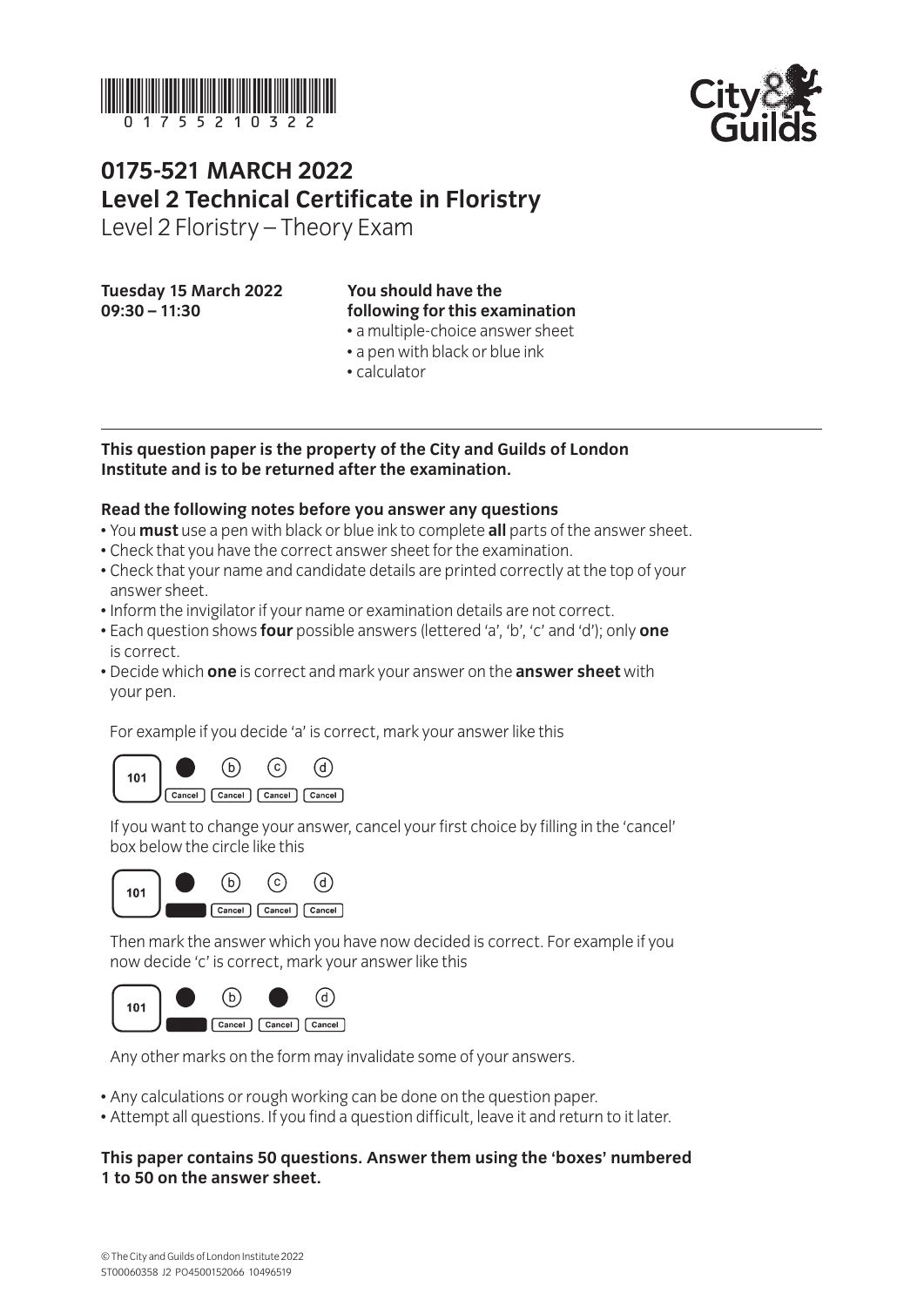- 1 What is a benefit of buying from a local grower?
	- a Costs are always cheaper.
	- b Materials are at retail cost.
	- c Plant materials are mature.
	- d Provides seasonal flowers.
- 2 What is the **best** way to be sustainable as a florist?
	- a To use a hybrid car.
	- b To use local growers.
	- c To use Fairtrade flowers.
	- d To change all the packaging.
- 3 Who can be a member of the British Florist Association (BFA)?
	- a A tutor.
	- b A student.
	- c A freelancer.
	- d A business owner.
- 4 Who is **mainly** responsible for organising staff rotas?
	- a Manager.
	- b Senior Florist.
	- c Delivery Driver.
	- d Freelance florist.
- 5 What is the minimum holiday entitlement for a full-time employee in the UK?
	- a 5.2 weeks.
	- b 5.4 weeks.
	- c 5.6 weeks.
	- d 5.8 weeks.
- 6 Which one of the following flowers is associated with Mother's Day?
	- a Allium.
	- b Dahlia.
	- c Freesia.
	- d Syringa.
- 7 Who is responsible for ensuring all tools and equipment are used correctly in the workplace?
	- a Proprietor.
	- b Senior florist.
	- c Junior florist.
	- d Employees.
- 8 Which **two** of the following activities take place at the annual FleurEx trade show?
	- 1 Patent designs.
	- 2 Demonstrations.
	- 3 Master classes.
	- 4 Examinations.
	- a 1 and 2.
	- b  $2$  and  $3$
	- $c = 3$  and 4.
	- d  $4$  and 1
- 9 Which **two** of the following **best** describe the procedures used to deal with a customer complaint?
	- 1 Replace the item immediately.
	- 2 Take all the relevant details from customer.
	- 3 Discuss the complaint with the supervisor.
	- 4 Ask the customer to come back the next day.
	- a 1 and 2.
	- b  $2$  and  $3$ .
	- c 3 and 4.
	- d  $4$  and 1

#### 10 **Statement 1**

Franchises are owned by third-party operators that are independent.

#### **Statement 2**

A Private Limited Company's finances are separate from its owner's finances.

Which one of the following options is correct for the above statements?

|   | <b>Statement 1</b> | <b>Statement 2</b> |
|---|--------------------|--------------------|
| a | True               | True               |
|   | True               | False              |
|   | False              | True               |
| d | False              | False              |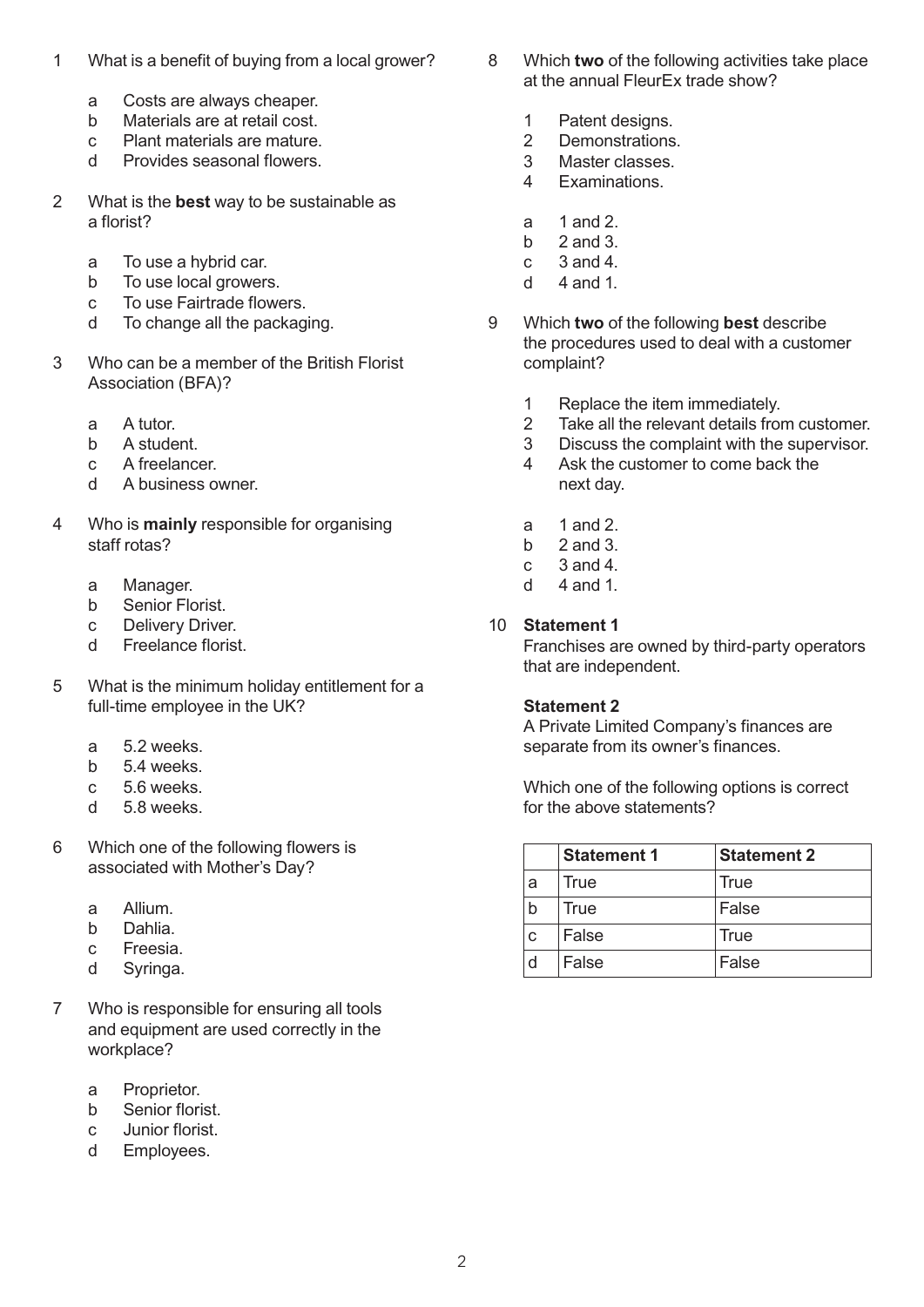11 An employee of a floristry business has noticed a negative comment by a customer on a social media page.

What **two** actions should the employee do **immediately**?

- 1 Inform their employer.
- 2 Offer the money back.
- 3 Challenge the comment.
- 4 Acknowledge the comment.
- a 1 and 2.
- b  $2$  and  $3$ .
- $c \quad 3$  and 4.
- d  $4$  and 1

### 12 **Statement 1**

Gross Profit is equal to total sales minus cost of goods sold.

#### **Statement 2**

Net profit is equal to gross profit minus operating expenses.

Which one of the following options is correct for the above statements?

|   | <b>Statement 1</b> | <b>Statement 2</b> |
|---|--------------------|--------------------|
| a | True               | True               |
| b | True               | False              |
| C | False              | True               |
| d | False              | False              |

13 A customer would like to place an order for a planted design for their aunt. They would like to pay £50.

The container costs £7.50 and plants £1.75 each wholesale.

The florist charges: 100% mark-up plus VAT of 20% on container and plants. £6.00 for soil and top dressing. £5.00 for labour.

How many plants can the customer have in the container?

- a 3 plants.
- b 4 plants.
- c 5 plants.
- d 6 plants.

14 A hotel is planning to hold a wedding fair and has asked a local florist if they would like a stand.

What is the **main** reason for the florist to purchase a stand?

- a Promote local businesses.
- b Increase visits to the website.
- c Raise awareness of the hotel services.
- d Increase the commercial business of the florist.
- 15 Which **two** statements explain why florists provide mobile money transfer as a payment method?
	- 1 To offer customer discount.
	- 2 To keep customers details.
	- 3 To make it easy for repeat sales.
	- 4 To offer alternative payment options.
	- a 1 and 2.
	- b  $2$  and  $3$
	- $c = 3$  and 4.
	- $d = 4$  and 1.



www.trianglenursary.co.uk **Figure 1**

- 16 What type of flower is shown in Figure 1?
	- a Lilium asiatica.
	- b Liatris spicata.
	- c Lilium oriental.
	- d Limonium sinuatum.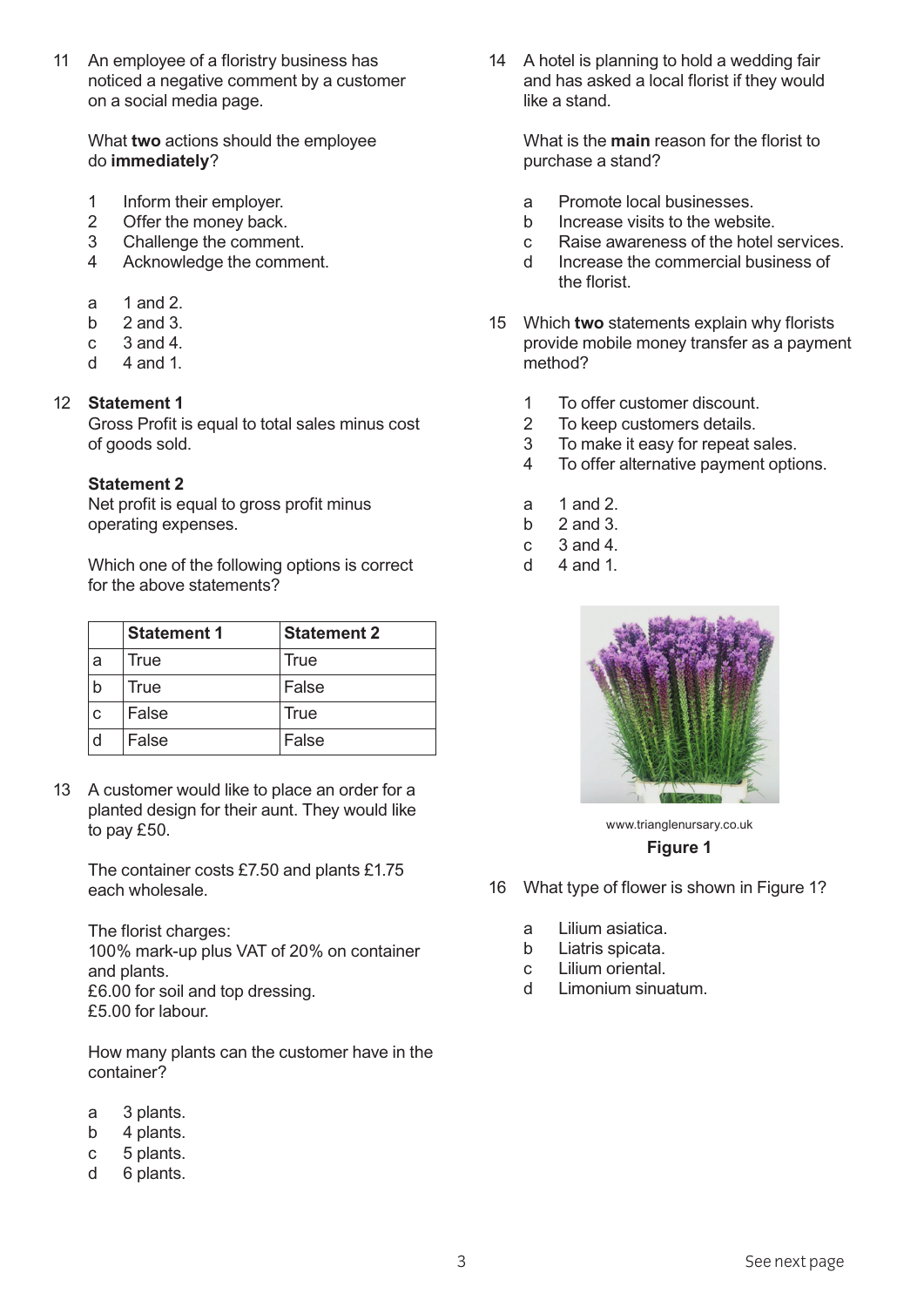

www.trianglenursary.co.uk

#### **Figure 2**

- 17 What type of foliage is shown in Figure 2?
	- a Aspidistra elatior.
	- b Asparagus setaceus.
	- c Asparagus umbellatus.
	- d Arachnoides adiantiformis.



www.cjlove.co.uk

### **Figure 3**

- 18 What plant material is shown in Figure 3?
	- a Fuschia.
	- b Begonia elatior.
	- c Cyclamen persicum.
	- d Kalanchoe blossfeldiana.
- 19 Which of the following fresh materials is associated with autumn?
	- a Carthamus tinctorius.
	- b Anemone coronaria.
	- c Lathyrus odoratus.
	- d Scabiosa caucasia.
- 20 What is the stem type of a Hydrangea macrophylla?
	- a Soft.
	- b Hollow.
	- c Woody.
	- d Semi woody.
- 21 What is the **main** function of the root of a plant?
	- a To produce food for the plant.
	- b To aid in the process of transpiration.
	- c To aid in the process of hydrotropism.
	- d To anchor the plant in a growing medium.
- 22 Which one of the following **best** describes the process of osmosis?
	- a Production of oxygen.
	- b Manufacturing of food.
	- c Conveying nutrients and water.
	- d The uptake of water and nutrients.
- 23 Etiolation is caused by the lack of?
	- a Heat.
	- b Light.
	- c Water.
	- d Nutrients.
- 24 When does respiration of a plant slow down?
	- a When placed in the shade.
	- b When placed in bright light.
	- c When placed in low temperatures.
	- d When placed in warm temperatures.
- 25 What causes leaves and stems to rot in Begonia elatior?
	- a Overwatering.
	- b Underwatering.
	- c Low light levels.
	- d Low temperature.
- 26 Which **two** of the following statements is correct?

The **main** functions of a flower are

- 1 fertilisation
- 2 storing nutrients
- 3 photosynthesis
- 4 attracting pollinators.
- a 1 and 2.
- b  $2$  and  $3$ .
- c 3 and 4.
- d  $4$  and 1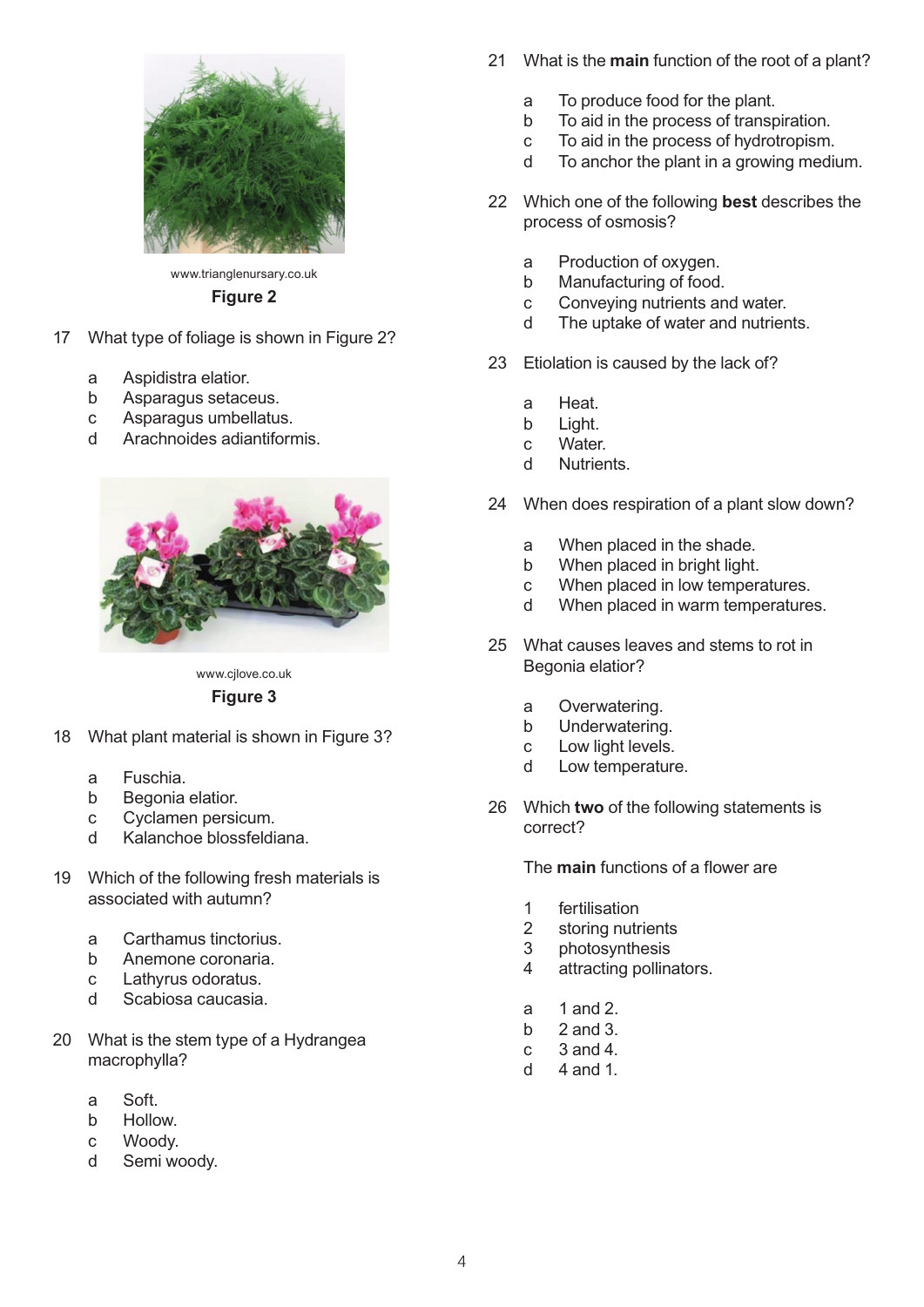### 27 What is the genus of blossfeldiana?

- a Senecio.
- b Begonia.
- c Kalanchoe.
- d Cyclamen.

#### 28 **Statement 1**

The stem has numerous functions, which include conducting water, producing and storing food.

#### **Statement 2**

The leaf has numerous functions, which include transporting water, storing nutrients and facilitating sexual reproduction.

Which one of the following options is correct for the above statements?

|              | <b>Statement 1</b> | <b>Statement 2</b> |
|--------------|--------------------|--------------------|
| a            | True               | <b>True</b>        |
| b            | True               | False              |
| $\mathbf{C}$ | False              | <b>True</b>        |
| d            | False              | False              |

- 29 Which of the following procedures would a junior florist need to do **first** when identifying poor stock from a wholesaler?
	- a Package stock up and return to wholesalers.
	- b Call the wholesalers and ask for a replacement.
	- c Take a picture of the stock, then condition and place in shop.
	- d Report to senior member of staff and make a record on the delivery note.
- 30 Which **two** of the following are necessary when checking items on arrival from a wholesaler?
	- 1 Ensure all quantities are correct.
	- 2 Ensure that there are no pests or diseases.
	- 3 Ensure that the damaged items are refunded.
	- 4 Ensure the materials are in the correct packaging.
	- a  $1$  and  $2$
	- b  $2$  and  $3$ .
	- c 3 and 4.
	- d  $4$  and 1
- 31 When undertaking a year end stock take, what information is needed and why?
	- a Item name, quantity and size  $$ to ensure value is accurate.
	- b Item name, quantity and  $code$ to reduce storage and costs.
	- c Item name, company and code to simplify ordering systems.
	- d Item name, company and size  $$ to maximise sales opportunities.
- 32 Which of the following is a principle of design?
	- a Line.
	- b Form.
	- c Contrast.
	- d Texture.
- 33 Which of the following is an element of design?
	- a Colour.
	- b Harmony.
	- c Proportion.
	- d Dominance.
- 34 What does the term analogous mean?
	- a Four colours that are equidistant on the colour wheel.
	- b Three colours that are equidistant on the colour wheel.
	- c Five or more colours that are not related on the colour wheel.
	- d Three or four colours that are next to each other on the colour wheel.
- 35 What colour can be considered neutral in a design?
	- a Blue.
	- b Green.
	- c Violet.
	- d Orange.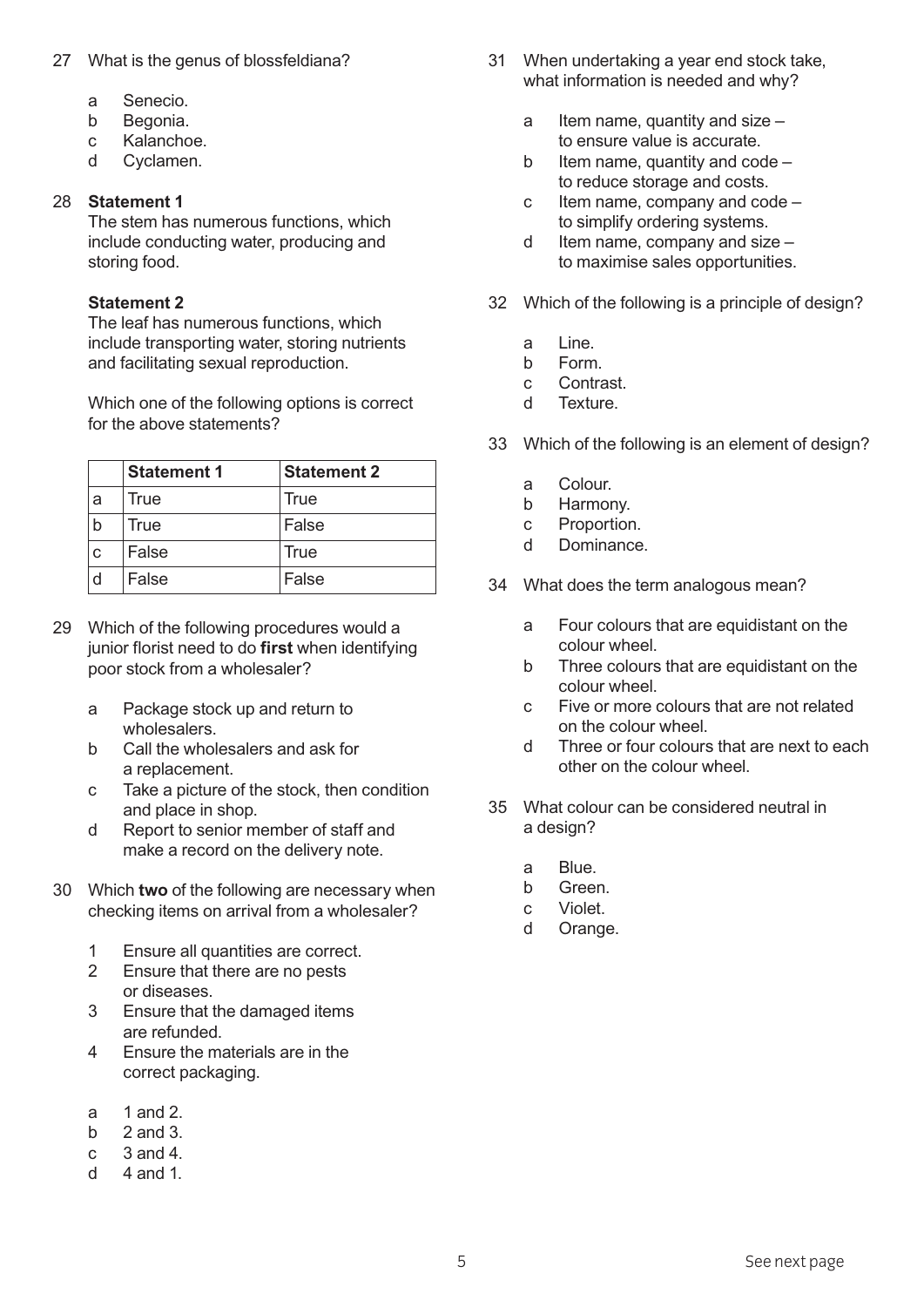- 36 Which **two** of the following describe the term contrast when using flower materials within a design?
	- 1 Highlights harmony and proportion.
	- 2 Highlights visual and actual balance.
	- 3 Highlights scale and form.
	- 4 Highlights colour and texture.
	- a 1 and 2.
	- b  $2$  and  $3$ .
	- c 3 and 4.
	- d  $4$  and 1.
- 37 What are the **two** different types of texture?
	- a Visual and actual.
	- b Inactive and active.
	- c Static and physical.
	- d Negative and positive.
- 38 Which **two** statements **best** describe 'form' as an element within floral designs?
	- 1 The overall outline of the design.
	- 2 The size of flower materials.
	- 3 The limited space between materials.
	- 4 The silhouette of flower materials.
	- a  $1$  and  $2$
	- b  $2$  and  $3$ .
	- c 3 and 4.
	- d  $4$  and 1.



www.pinterest.co.uk **Figure 4**

- 39 What colour harmony is shown in Figure 4?
	- a Triadic.
	- b Tetradic.
	- c Analogous.
	- d Monochromatic.
- 40 Which of the following should be used to achieve a split complimentary colour harmony?
	- a Red Gerbera, orange Rosa and yellow Lilium.
	- b Green Dianthus, blue Agapanthus and yellow Narcissus.
	- c Blue-violet Aconitum, red-violet Liatris and violet Anemone.
	- d Violet Lathyrus, yellow-orange Eremurus and yellow-green Molucella.
- 41 What effect would flowers of pure red hue have on a design?
	- a The design will appear longer.
	- b The design will appear to advance.
	- c The design will appear to recede.
	- d The design will appear clearer.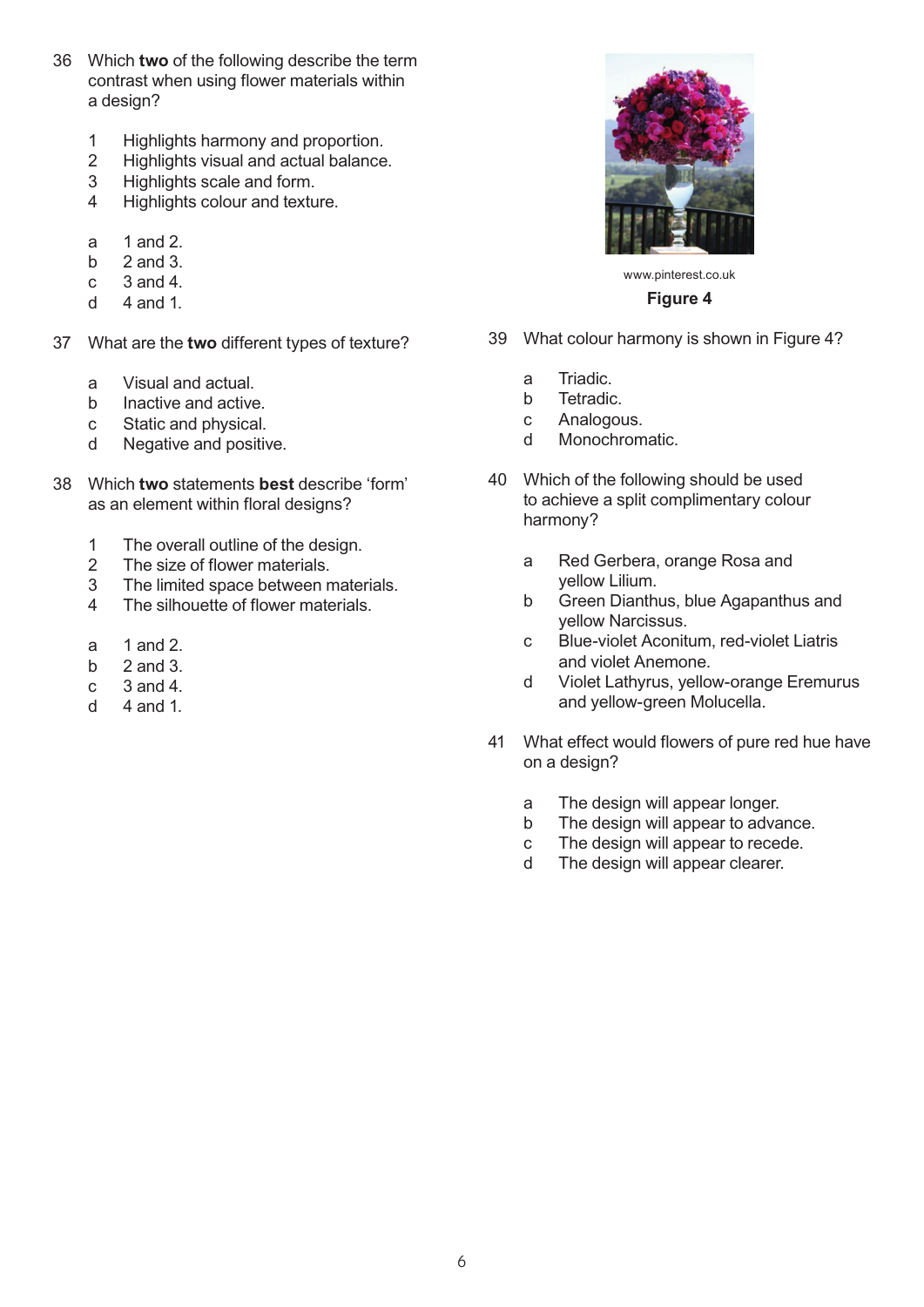#### **To answer questions 42 - 45 you must refer to Scenario 1.**

## **Scenario 1**

A corporate client has just moved to newly built offices with air conditioning. The reception area has floor to ceiling windows and is south facing with two automatic doors. The client would like a display in their reception area for an indefinite period but has limited funds.

- 42 Which design would be the **best** option?
	- a A tied design.
	- b A wired design.
	- c A planted design.
	- d A design in a medium.
- 43 What material is **most** suitable for the design?
	- a Yucca.
	- b Begonia.
	- c Narcissus.
	- d Arachnoides.
- 44 What is the **best** way to ensure the correct aftercare for the design?
	- a Turn up once a week.
	- b Wait for the client to phone.
	- c On the way home from work.
	- d Draw up a maintenance contract.
- 45 What is the **most** important factor to consider when planning the design?
	- a Technique.
	- b Cost.
	- c Colour.
	- d Scent.

## **To answer questions 46 - 50 you must refer to Scenario 2.**

#### **Scenario 2**

The senior florist has designed a collection for Mother's Day. The collection will include three planted baskets and three spring designs in vases with chicken wire. The colour harmony is triadic.

The owner would like to pre-order locally grown fresh plant materials and sundries. The containers will be the same size, but the price range will vary according to the content in the design.

Each planted design uses a basket, ¼ bag of compost and some flat moss and each spring design uses 1/8 of a roll of chicken wire and a vase.

- 46 Which fresh materials will be **most** suitable for the vase arrangement?
	- a Violet Allium, red Celosia and pink Nerine.
	- b Blue-violet Aster, orange Gerbera and yellow Solidago.
	- c Blue Anemone, yellow Freesia and red Tulipa.
	- d Red-orange Alstroemeria, maroon Dahlia and blue Scilla.
- 47 Which selection of sundries is correct to order?

|                          | 2                      |
|--------------------------|------------------------|
| 3 baskets                | 3 baskets              |
| 3 vases                  | 6 vases                |
| 1/2 bag of compost       | 2/3 bag of compost     |
| 1/2 roll of chicken wire | 1 roll of chicken wire |
| 1/2 box of flat moss     | 1/2 box of flat moss   |
| 3                        | 4                      |
| 6 baskets                | 3 baskets              |
| 6 vases                  | 3 vases                |
| 1 bag of compost         | 1 bag of compost       |
| 1 roll of chicken wire   | 1 roll of chicken wire |
| 1 box of flat moss       | 1 box of flat moss     |

- a 1.
- b 2.
- c 3.
- d 4.